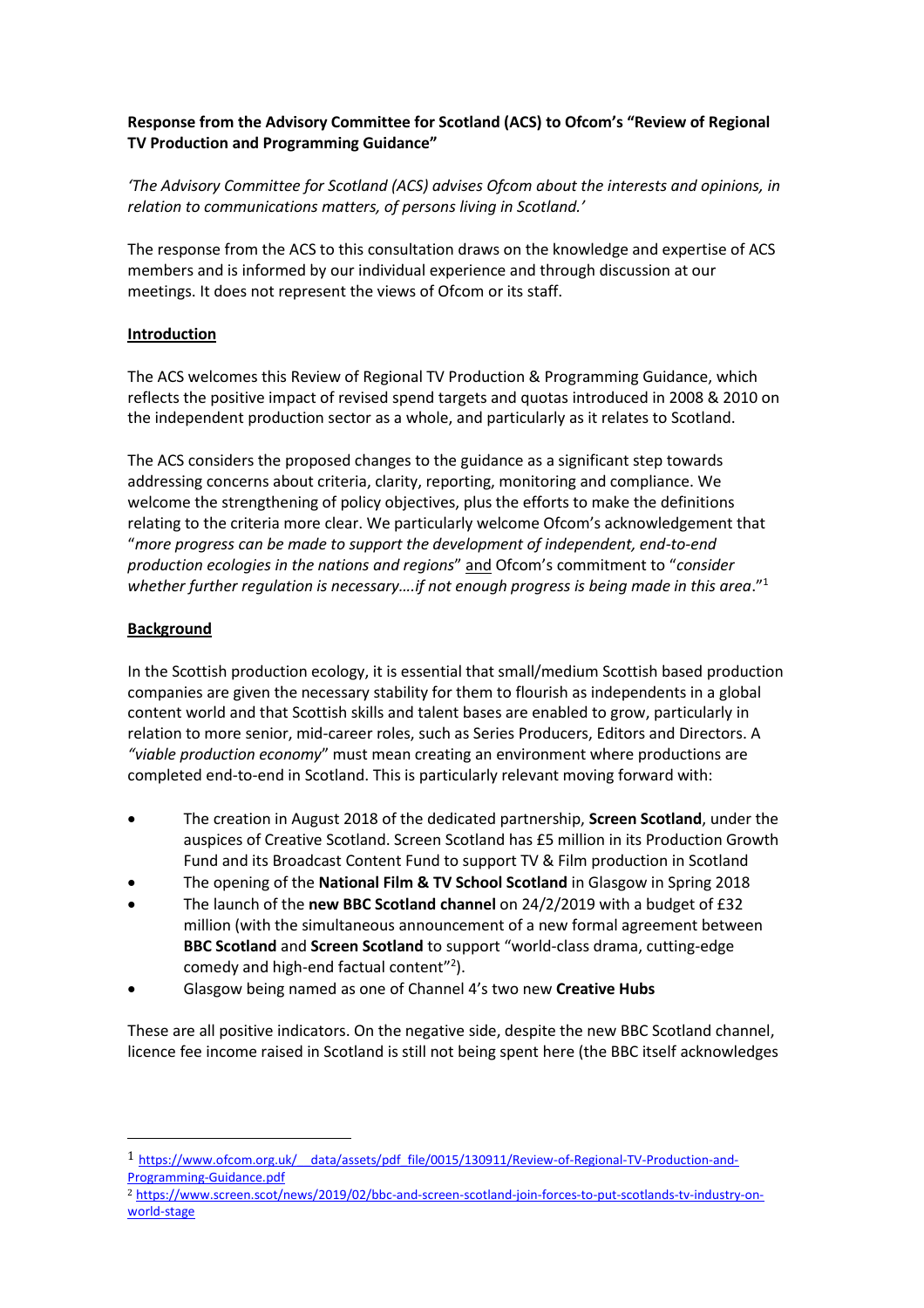that even with the new channel, the proportion of licence fee income spent will still only be 80% by 2021, up from 69% in 2017/18).<sup>3</sup>

Until London commissioners can be persuaded that the talent in the nations and regions has the same level of experience and success as their London counterparts, Ofcom will fail in its objective of developing "*independent, end-to-end production ecologies in the nations".* In other words, there have to be enough commissions for companies based outside of the M25, rather than larger London companies, including the so-called "super-Indies", seeking to subvert the stated intention of the guidelines.

The ACS therefore welcomes Ofcom's proposal to conduct an industry survey on nations and regions talent and resources, including post-production facilities. The ACS thinks that a part of this survey should also include an assessment of the accountability and delivery of BBC Studios as a commercial entity since its inception, particularly with regard to the threat it presents to the independent sector. And the ACS also welcomes Ofcom's plan to conduct a survey of the PSBs to better understand how commissioning staff and key decision makers are located around the UK.

### **The Proposed Guidance**

The ACS welcomes the stated objective to "*embed TV production in the nations and regions to achieve a degree of permanency that can stimulate and build viable production ecologies outside the M25."* The key question for the ACS remains as to whether these new guidelines are now sufficiently "tight" to significantly benefit locally based companies?

### **The "Definitions"**

 $\overline{a}$ 

## **1. "Substantive Base" / "Usual place of employment"**

The ACS welcomes the significant rewording that Ofcom is proposing in relation to the definition of a "substantive base", including that the base must be operational prior to the point of commission.

However, as Ofcom are aware, defining what is a "substantive base" has been a constant cause of concern (and abuse) in Scotland. For this reason, the ACS supports Tern TV's suggestion quoted in Annex 6 ie. "using the domicile tax status of employees as an indicator of whether an office is their usual place of employment" and "the substantive base should include not just senior management of production, but pitching resources, and control of those resources, being permanently located in the nation/region, i.e. domicile for tax purposes". This is critical to ensuring that wider economic benefits accrue to Scotland as a whole, not just to the production companies themselves. Whilst appreciating Ofcom's response to this approach, that "Scotland is the only nation within the UK to have its own nation specific tax code", as well as to "a person's domicile tax status not necessarily (being) an accurate indication of where they work", and therefore not applicable across the piece, the ACS recommends Ofcom reconsider this (eg by using it as part of the process by which a production would be assessed/ classed as Scottish in the published register).

<sup>3</sup> BBC Annual Report / Scottish Parliament's Information Centre (SPICE)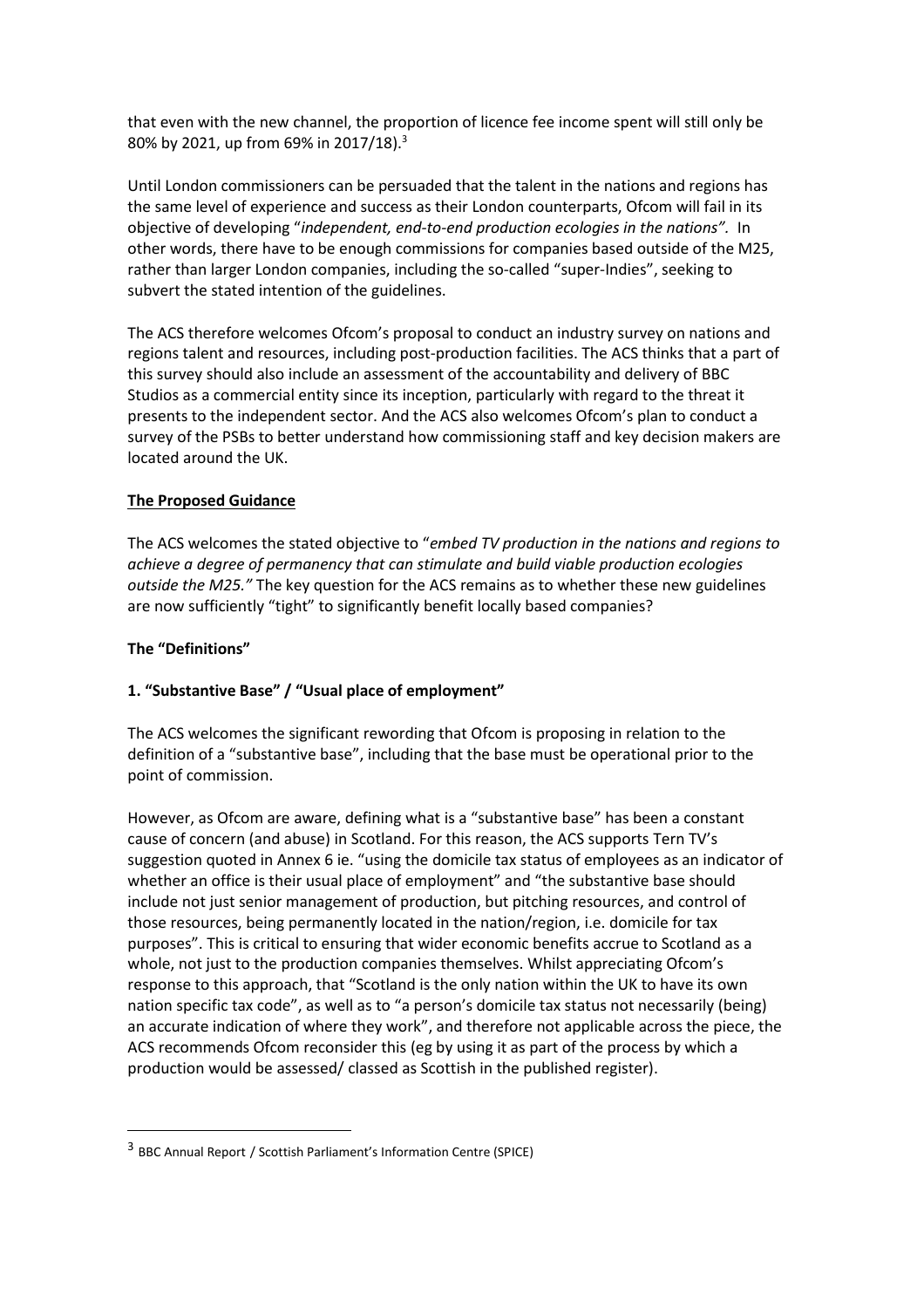#### **2. "Senior Personnel"**

Unfortunately, this new definition is still open to abuse. The PSB Broadcasters guidelines themselves, published last December, stated that they would be happy to have a clearer definition of these roles to avoid confusion and obfuscation. The ACS therefore thinks the Guidelines should give specific suggestions of BOTH the roles which would be acceptable under "senior personnel" eg. Executive Producers, Executive Directors of the company AND those that would not eg. Development Producer. These senior personnel are the ones who have the power within their companies to impact the ecology of the sector in Scotland, as well as the broader creative economy.

## **Criterion**

The ACS agrees with Ofcom's decision to retain two out of the three criterion to be fulfilled under MOL. However, since the "substantive base" is so critical to each of the nations and regions outside the M25, and essential to "*support the development of independent, end-toend production ecologies in the nations and regions<sup><i>"*</sup>, the ACS suggests that every MOL production should fulfil the substantive base criteria, with then the option of *either* Production Budget *or* Off-Screen Talent as the second. In addition the ACS would like to see the production fee included in the Production Budget figures, since for smaller/medium companies, this fee is critical to supporting core overheads and therefore long-term sustainability.

## **Compliance & Designated Authority**

One of the problems which Scottish stakeholders have found since the introduction of the original guidelines, lies in the area of accountability eg. there is no clear complaints procedure, including a specified timeline for dealing with reports of abuse and reporting back on conclusions. This is essential to good practice, as evidenced by complaints procedures for other public bodies, such as Ombudsmen. The perception reported to the ACS has been that when queries have been raised, they have been passed to different parts of Ofcom, with no one single team (& Head) being the ultimate designated authority. We welcome the intention to create a new complaints procedure (and note Ofcom has a well-established process in place in respect of its standards and audience protection work) and would advise the process itself should be published to ensure transparency and clarity for anyone who wishes to make use of it.

## **New regulatory regime for the BBC**

The guidance refers to the changes required to the Royal Charter to reflect Ofcom's new regulatory role for the BBC. Whilst the ACS recognizes that Ofcom has no direct role in relation to the funding of the BBC, it is appropriate to point out the importance of the BBC with regard to MOL and stimulating the creative economies across the four nations.